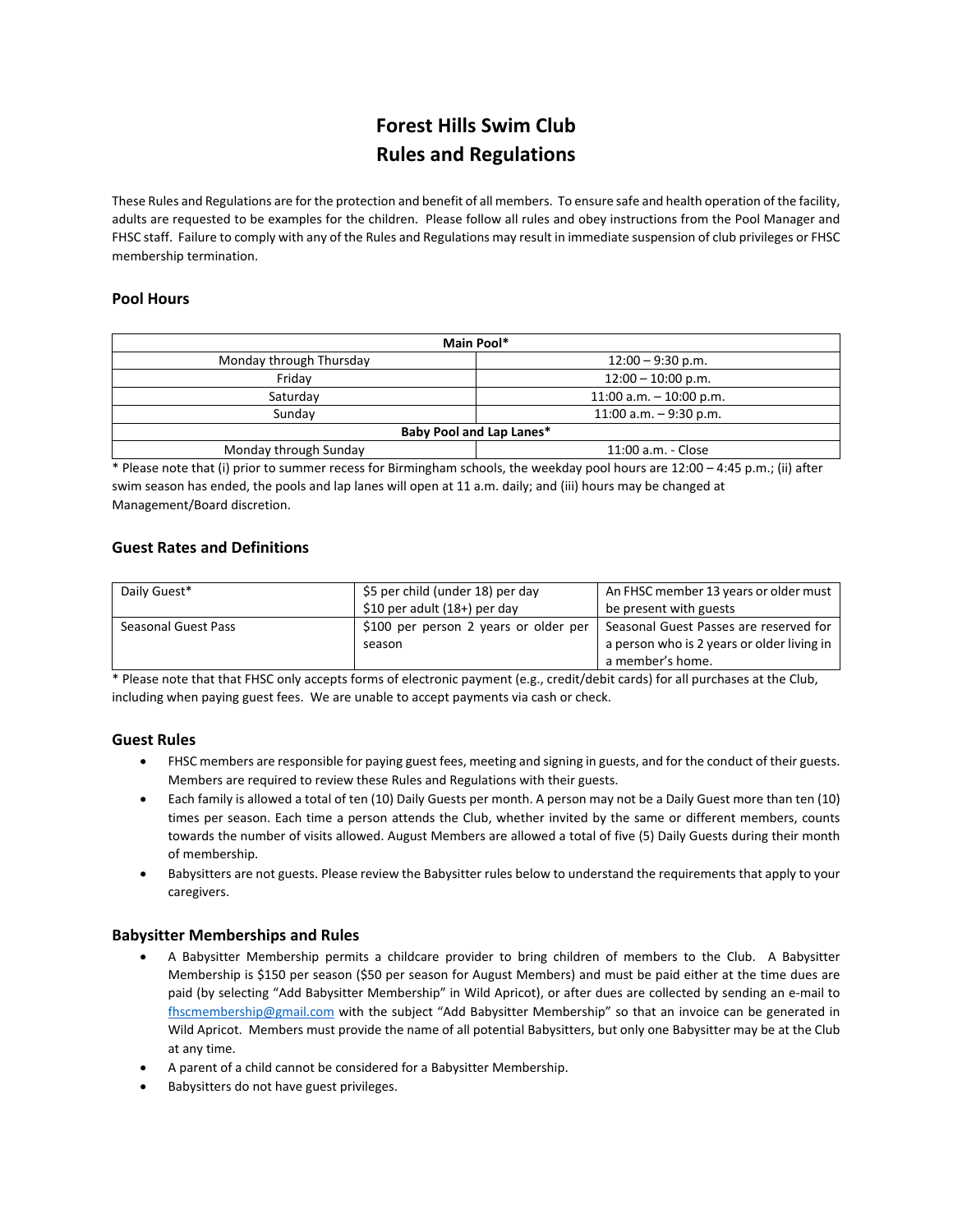• Babysitters may only use the Club facilities while providing childcare services and are not allowed at the Club for personal recreation.

#### **Private Party Rules and Requirements**

- Private parties, including for up to 15 non-members, must be submitted in writing to management no less than one week prior to the event and approval is in management's discretion. Members must pay fees for any guests and are responsible for ensuring that attendees are aware of and comply with these Rules and Regulations.
- Members who host a party of 25 or more guests may pay an additional hourly staffing fee. More information on this fee can be obtained at the front desk.
- August Members are eligible to host one private party during their month of membership.

#### **Admittance**

- Members must check in at the front desk and verify membership prior to entering the Club.
- Adult supervision is required for all children under the age of 10, including the time before or after a child's respective swim lesson or swim team practice.
- Children 10 years and older may use the Club without their parents present prior to 5:30 p.m. Parents must exercise good judgment in granting this privilege. Parents are responsible for the behavior of their children even when the parent is not present. Behavior problems will result in suspension of this privilege.
- Children under 13 are not allowed at the Club after 5:30 p.m. unless accompanied by an adult member.
- Parents have the responsibility for their children's safety while their children are traveling to and from the Club premises or for children who leave Club premises for any reason whether or not they intend to return.
- FHSC is not responsible for ensuring children remain at the Club.
- Admittance is conditioned upon acceptance by members of the Member Disclaimer and Waiver that can be found on the FHSC website. FHSC is not responsible for personal injury at the Club, or for the loss or damage to any personal property. Members are encouraged to leave valuables at home and to use a bike lock when leaving a bicycle outside of the Club.

#### **Swim Lessons**

- FHSC may offer complimentary swim lessons to members. Such lessons are only available to children of members and each child may participate in only one lesson per week.
- FHSC members who hire a private instructor who is not an FHSC member, coach, or staff member, must pay the applicable Daily Guest rate each time the instructor is at the Club. Instructors must leave the Club after completion of the lesson.

## **The following are not permitted at FHSC:**

- Glass containers.
- Loitering at the front desk.
- Speakers, including the use of radios or phones to play music, except to the extent these devices are used with headphones.
- Soliciting on site between members or outside parties.
- Firearms, explosives, or weapons of any sort.
- Skateboards, roller blades, hockey sticks, lacrosse sticks, baseball bats, baseball cleats, etc. See Manager before using any sporting equipment not provided by FHSC.
- Loaning of FHSC equipment or furnishings.
- Water guns of any kind, including small squirt guns.
- The use of foul language or disruptive arguments with staff or other members.
- Behavior that is not appropriate for a family venue, including intoxication or overtly lewd behavior.
- Use of a cell phone, camera, or other video recording device in the locker room.

## **The following is required by the Health Department to ensure a sanitary environment:**

• Every person is required to shower before entering the pool.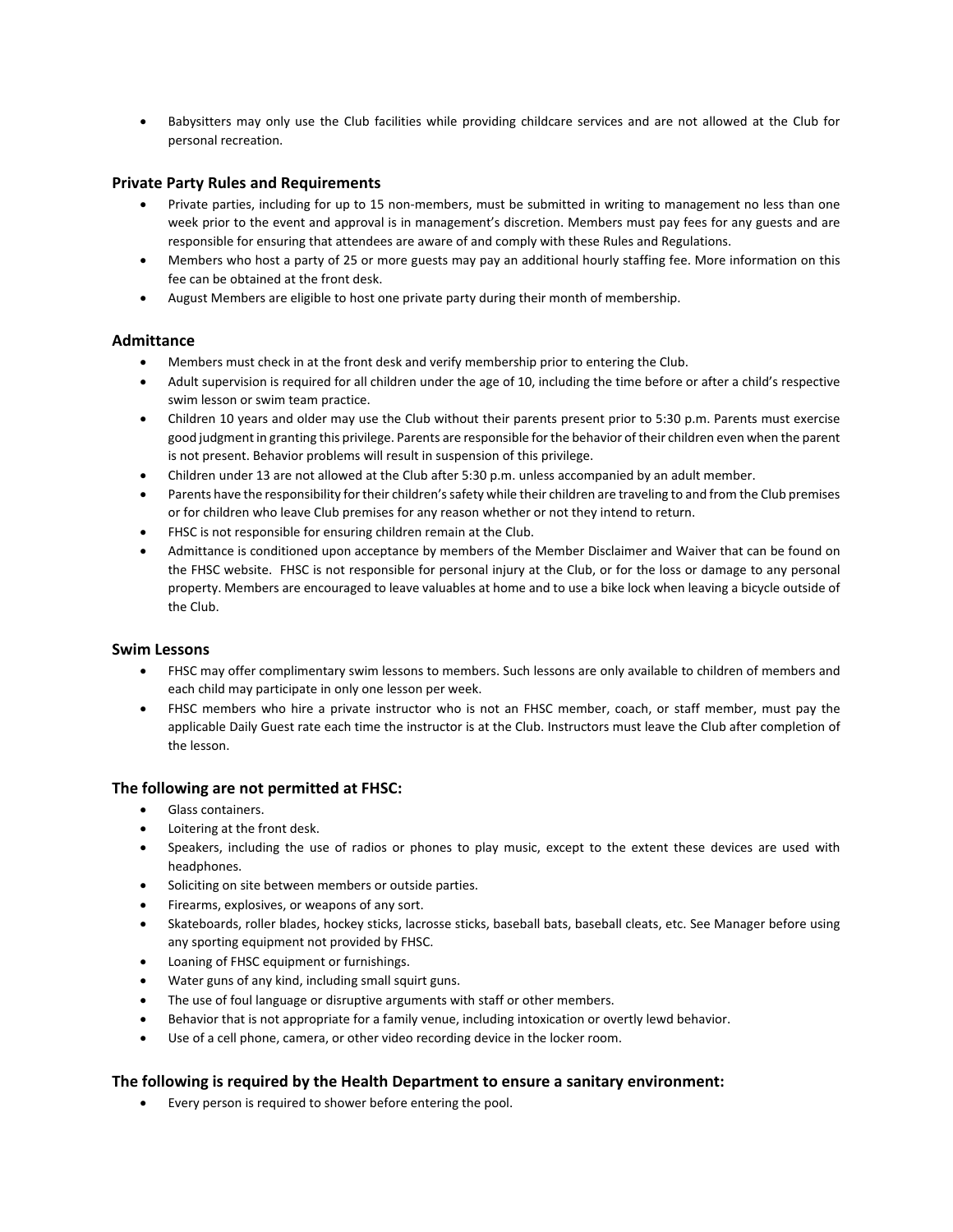- Showering is to be repeated after applying any lotions or skin preparations before entering the water.
- Long hair must be restrained with a hair tie or with a bathing cap.

## **Main Pool Rules**

#### **The following are not permitted in the Main Pool (including steps) and Pool Deck:**

- No children until after a child's 4<sup>th</sup> birthday. Members may be asked to verify a child's age. Please note that children ages 4, 5, and those who are unable to swim one length of the pool unassisted, must have direct poolside supervision by an adult.
- No hanging on or touching lane markers or starting blocks.
- No dunking, diving over others, running on the pool deck, wresting, pushing or shoving.
- No floating aides, swimmies, snorkels, diving bricks, kickboards (except in lap lanes), and no toys (except small soft throwables, playground balls and dive rings/sticks/torpedoes).
- No cut-off trousers, diapers, pull-ups or swim diapers.
- No one with skin rashes, sores, or infections.
- No food, gum, or drinks (this includes the entire pool deck and lounge chairs).

#### **Main Pool General Information:**

- **Diving Well:** The diving well is restricted to skilled swimmers. Only one person at a time is permitted on a diving board and the diving well must be cleared before a person dives. There is no swimming under diving boards and no loitering in the diving well. The lifeguard's instructions must be followed at all times.
- **Lap Lanes:** The lap lanes are available for lap swim only and may only be used by swimmers 15 and older. Swim fins and kickboards are allowed. Lap lanes are roped off and swimmers may not cross through the lap lanes. The Manager has the discretion to allow swim lessons to be conducted in the lap lanes and to allow those younger than 15 to use the lap lanes for lap swim, however, if someone 15 and older seeks to lap swim then the lesson/child will need to move out of the lap lanes.
- **Adult Swims:** Adult swims may be held periodically at the Manager's discretion and only individuals 16 and older may be in the pool during an adult swim. Please encourage your children to use the restroom during an adult swim.

#### **Kiddie Pool Policies**

- A parent or a responsible caregiver must supervise their children. Lifeguards are not stationed at the kiddie pool.
- The kiddie pool is for children who are 5 and under.
- Children who are not toilet trained must wear swim diapers. Please change diapers in the locker room only.
- Food and drink are not allowed in the water.

## **Other Rules and Requirements**

- Members are required to review and advise their children and guests of these Rules and Regulations.
- The office is off limits and shall be used by authorized personnel only.
- Alcoholic beverages are restricted to events authorized by the FHSC Board of Directors. Alcoholic beverages are permitted Friday through Sunday after 5 p.m., as well as at the Manager's discretion. Privileges may be revoked at any time. Alcohol is not permitted at swim meets. When permitted, alcoholic beverages may only be consumed in plastic or metal cups, and they may not be consumed in or near either pool. Minor children shall not be exposed to or allowed access to alcoholic beverages.
- All outside entertainment must be approved by the majority of the FHSC Board of Directors prior to an event.
- Grills are provided for adult use only and users must clean the grill and any grilling utensils after using the grills. Users accept any risks associated with grilling and FHSC will not be responsible for any personal injury or property damage that arise due to use of the grills.
- Food left in the member's kitchen or Snack Shack area will be disposed of at the end of the night. Please do not store alcoholic beverages in the member's kitchen, as minors have access to it.
- In order to conserve water and energy, showers may be used for 5 minutes or less. Parents and caregivers must monitor children in the showers and the locker rooms.